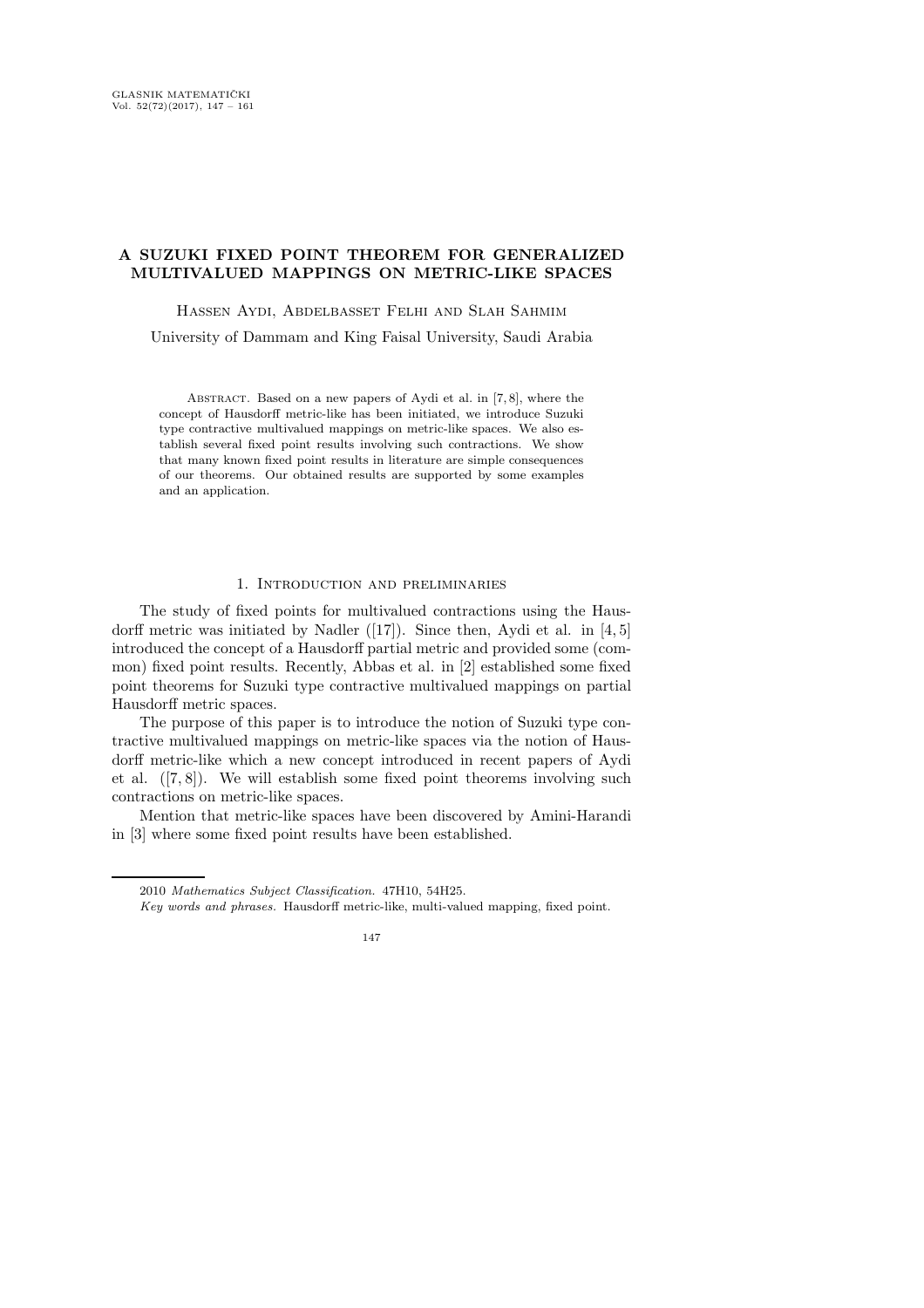DEFINITION 1.1. *Let* X *be a nonempty set.* A function  $\sigma : X \times X \to [0, \infty)$ *is said to be a metric-like (dislocated metric) on* X *if for any*  $x, y, z \in X$ , the *following conditions hold:*

 $(P_1) \sigma(x, y) = 0 \Longrightarrow x = y;$ (P<sub>2</sub>)  $\sigma(x, y) = \sigma(y, x);$ (P<sub>3</sub>)  $\sigma(x, z) \leq \sigma(x, y) + \sigma(y, z)$ .

*The pair*  $(X, \sigma)$  *is then called a metric-like (dislocated metric) space.* 

It is known that a partial metric  $(16)$  is also a metric-like. So a trivial example of a metric-like space is the pair  $([0,\infty),\sigma)$ , where  $\sigma : [0,\infty) \times$  $[0, \infty) \rightarrow [0, \infty)$  is defined as  $\sigma(x, y) = \max\{x, y\}.$ 

In the following example, we give a metric-like which is neither a metric nor a partial metric.

EXAMPLE 1.2. Let  $X = \{0, 1\}$  and  $\sigma : X \times X \to [0, \infty)$  defined by

$$
\sigma(0,0) = 2
$$
 and  $\sigma(x,y) = 1$  if  $(x, y) \neq (0,0)$ .

Then,  $(X, \sigma)$  is a metric-like space. Note that  $\sigma$  is neither a metric since  $\sigma(0,0) \neq 0$  nor a partial metric on X because  $\sigma(0,0) > \sigma(1,0)$ .

Each metric-like  $\sigma$  on X generates a  $T_0$  topology  $\tau_{\sigma}$  on X which has as a base the family open  $\sigma$ -balls  $\{B_{\sigma}(x,\varepsilon): x \in X, \varepsilon > 0\}$ , where  $B_{\sigma}(x,\varepsilon) = \{y \in$  $X: |\sigma(x, y) - \sigma(x, x)| < \varepsilon$ , for all  $x \in X$  and  $\varepsilon > 0$ .

Observe that a sequence  $\{x_n\}$  in a metric-like space  $(X, \sigma)$  converges to a point  $x \in X$ , with respect to  $\tau_{\sigma}$ , if and only if  $\sigma(x, x) = \lim_{n \to \infty} \sigma(x, x_n)$ .

DEFINITION 1.3. Let  $(X, \sigma)$  be a metric-like space.

- (a) *A sequence*  $\{x_n\}$  *in X is said to be a Cauchy sequence if there exists*  $\lim_{n,m\to\infty}\sigma(x_n,x_m)$  and is finite.
- (b)  $(X, \sigma)$  *is said to be complete if every Cauchy sequence*  $\{x_n\}$  *in* X *converges with respect to*  $\tau_{\sigma}$  *to a point*  $x \in X$  *such that*  $\lim_{n \to \infty} \sigma(x, x_n) =$  $\sigma(x,x) = \lim_{n,m \to \infty} \sigma(x_n, x_m).$

We need in the sequel the following trivial inequality:

(1.1) 
$$
\sigma(x, x) \le 2\sigma(x, y) \quad \text{for all } x, y \in X.
$$

As in [7,8], let  $CB^{\sigma}(X)$  be the family of all nonempty, closed and bounded subsets of the metric-like space  $(X, \sigma)$ , induced by the metric-like  $\sigma$ . Note that the boundedness is given as follows: A is a bounded subset in  $(X, \sigma)$  if there exist  $x_0 \in X$  and  $M \geq 0$  such that for all  $a \in A$ , we have  $a \in B_{\sigma}(x_0, M)$ , that is,

$$
|\sigma(x_0, a) - \sigma(x_0, x_0)| < M.
$$

The closedness is taken in  $(X, \tau_{\sigma})$  (where  $\tau_{\sigma}$  is the topology induced by  $\sigma$ ). Let  $\overline{A}$  be the closure of A with respect to the metric-like  $\sigma$ . We have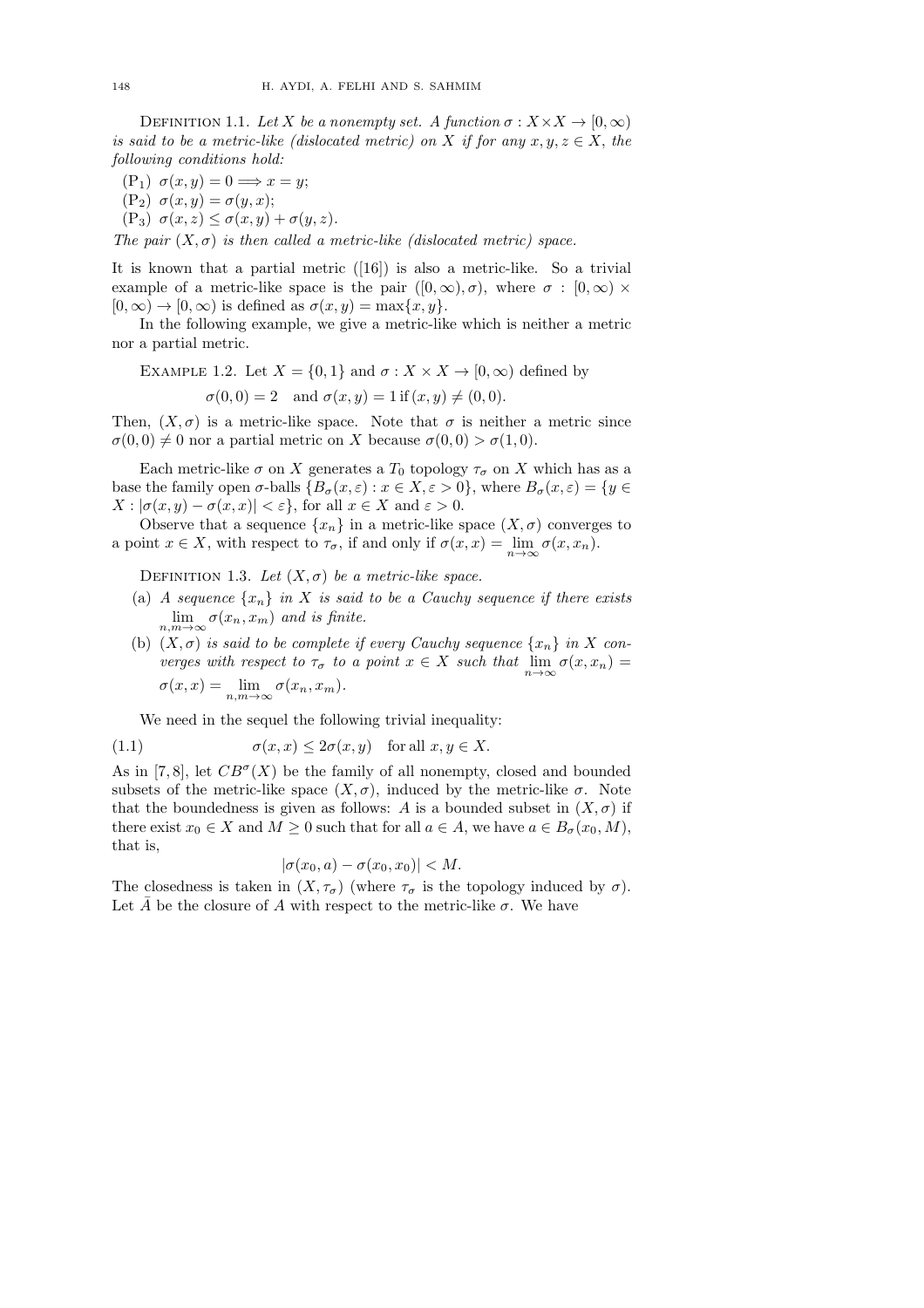DEFINITION 1.4.

$$
a \in \overline{A} \iff B_{\sigma}(a, \epsilon) \cap A \neq \emptyset \quad \text{for all } \epsilon > 0
$$
  

$$
\iff \text{there exists } \{x_n\} \subset A, \quad x_n \to a \text{ in } (X, \sigma).
$$

*If*  $A \in CB^{\sigma}(X)$ *, then*  $\overline{A} = A$ *.* 

For  $A, B \in CB^{\sigma}(X)$  and  $x \in X$ , define

 $\sigma(x, A) = \inf \{ \sigma(x, a), a \in A \}, \ \delta_{\sigma}(A, B) = \sup \{ \sigma(a, B) : a \in A \}$  and  $\delta_{\sigma}(B, A) = \sup \{ \sigma(b, A) : b \in B \}.$ 

LEMMA 1.5 ([7, 8]). Let  $(X, \sigma)$  be a metric-like space and A be any *nonempty set in*  $(X, \sigma)$ *, then* 

(1.2) 
$$
if \sigma(a, A) = 0, \quad then \ a \in \overline{A}.
$$

Let  $(X, \sigma)$  be a metric-like space. For  $A, B \in CB^{\sigma}(X)$ , define

$$
H_{\sigma}(A, B) = \max \{ \delta_{\sigma}(A, B), \delta_{\sigma}(B, A) \}.
$$

We also have some properties of  $H_{\sigma}: CB^{\sigma}(X) \times CB^{\sigma}(X) \to [0, \infty)$ .

PROPOSITION 1.6 ([7, 8]). *Let*  $(X, \sigma)$  *be a metric-like space. For any*  $A, B, C \in CB^{\sigma}(X)$ , we have the following:

(i) : 
$$
H_{\sigma}(A, A) = \delta_{\sigma}(A, A) = \sup{\{\sigma(a, A) : a \in A\}}
$$
;  
\n(ii) :  $H_{\sigma}(A, B) = H_{\sigma}(B, A)$ ;  
\n(iii) :  $H_{\sigma}(A, B) = H_{\sigma}(B, A) = 0$  implies that  $A = B$ ;  
\n(i)  $\sigma_{\sigma}(A, B) = \sigma_{\sigma}(A, B) = \sigma_{\sigma}(A, B) = \sigma_{\sigma}(A, B)$ 

(iv) :  $H_{\sigma}(A, B) \leq H_{\sigma}(A, C) + H_{\sigma}(C, B).$ 

In view of Proposition 1.6, the mapping  $H_{\sigma} : CB^{\sigma}(X) \times CB^{\sigma}(X) \rightarrow$  $[0, +\infty)$  is called a Hausdorff metric-like induced by  $\sigma$ .

From now on, we denote by

$$
M(x,y) := \max\{\sigma(x,y), \sigma(x,Tx), \sigma(y,Ty), \frac{1}{4}\{\sigma(x,Ty) + \sigma(y,Tx)\}\}
$$

for a multivalued map  $T: X \to CB^{\sigma}(X)$  and  $x, y \in X$ .

Also, let  $\psi : [0, 1) \to (0, 1]$  the non-increasing function defined by

(1.3) 
$$
\psi(r) = \begin{cases} 1, & 0 \le r < \frac{1}{2}, \\ 1 - r, & \frac{1}{2} \le r < 1. \end{cases}
$$

In this paper, we introduce the concept of Suzuki type contractive multivalued mappings on metric-like spaces. We establish some fixed point results for multivalued mappings involving above contractions. We will present some examples and an application.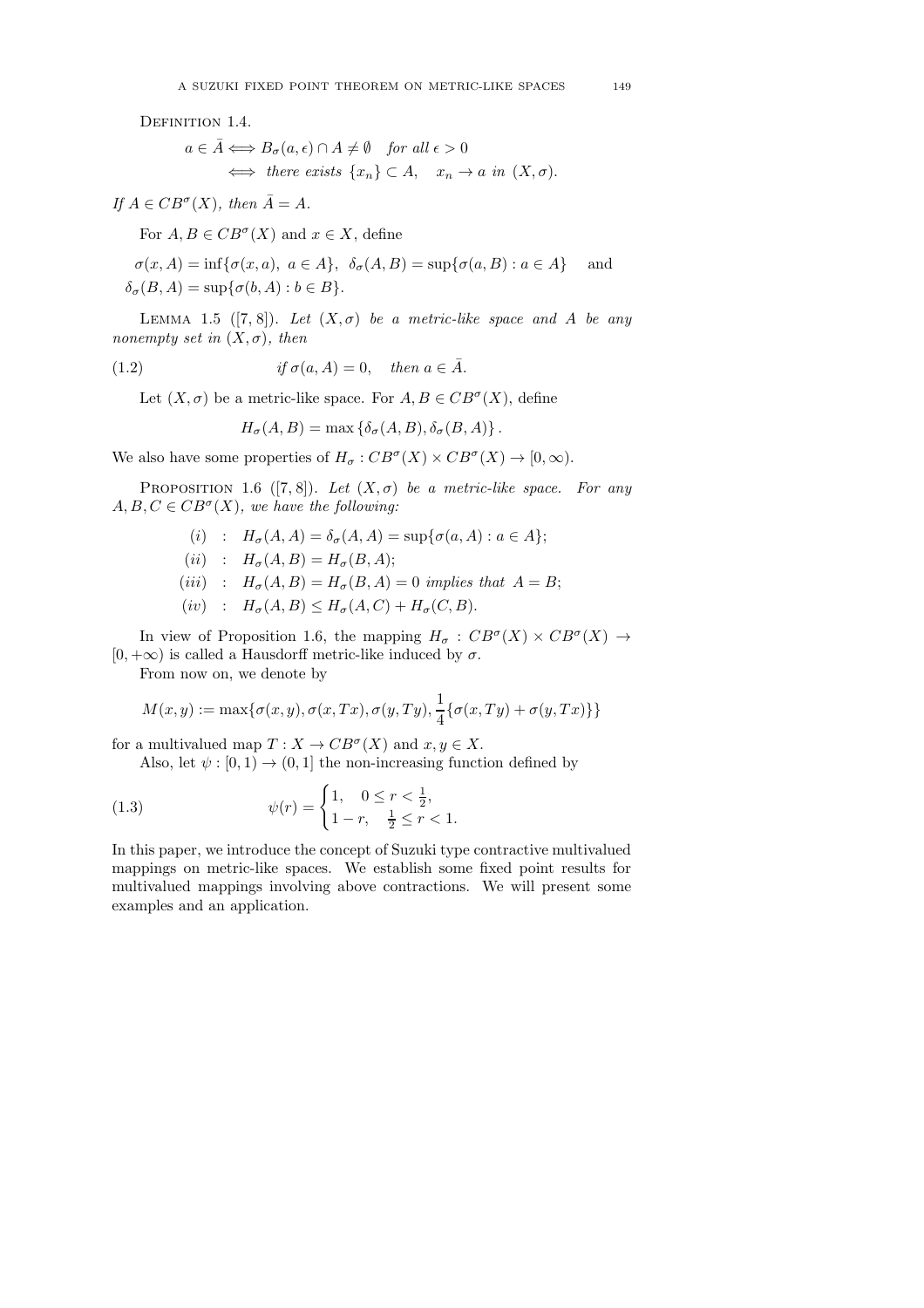### 2. Fixed point of multi-valued contraction mappings

We start with the following useful lemmas.

LEMMA 2.1. Let  $A, B \in CB^{\sigma}(X)$  and  $a \in A$ . Then, for all  $\epsilon > 0$ , there *exists a point*  $b \in B$  *such that*  $\sigma(a, b) \leq H_{\sigma}(A, B) + \epsilon$ .

LEMMA 2.2. Let  $A, B \in CB^{\sigma}(X)$  and  $a \in A$ . Suppose that  $\sigma(a, B) > 0$ . *Then, for each*  $0 \leq h < 1$ *, there exists*  $b \in B$  *such that*  $h\sigma(a, b) < \sigma(a, B)$ *.* 

PROOF. We argue by contradiction, that is, there exists  $0 \leq h < 1$ , such that for all  $b \in B$ , there is  $h\sigma(a, b) \geq \sigma(a, B)$ . Then,  $h\sigma(a, B) \geq \sigma(a, B)$ . Hence,  $h \geq 1$ , which is a contradiction.  $\mathbf{\Pi}$ 

LEMMA 2.3. Let  $A, B, C \in CB^{\sigma}(X)$  and  $a \in A$ . Then

 $\sigma(a, B) \leq \sigma(a, C) + H_{\sigma}(C, B).$ 

Now, we state and prove our main result.

THEOREM 2.4. Let  $(X, \sigma)$  be a complete metric-like space and  $T : X \rightarrow$  $CB^{\sigma}(X)$  be a multivalued mapping. Suppose there exists  $0 \leq r < 1$  such that T *satisfies the condition*

(2.1) 
$$
\psi(r)\sigma(x,Tx) \le \sigma(x,y) \quad implies \quad H_{\sigma}(Tx,Ty) \le rM(x,y)
$$

*for all*  $x, y \in X$ *, where*  $\psi$  *is defined by (1.3). Then, T has a fixed point, that is, there exists a point*  $x^* \in X$  *such that*  $x^* \in Tx^*$ .

PROOF. Let  $x_0 \in X$  and  $x_1 \in Tx_0$ . Clearly, if  $\sigma(x_0, x_1) = 0$ , then  $x_0 = x_1$ and  $x_0$  is a fixed point of T. Assume that  $\sigma(x_0, x_1) > 0$ . Since  $Tx_0, Tx_1 \in$  $CB^{\sigma}(X)$  and  $x_1 \in Tx_0$ , so by Lemma 2.1, there exists a point  $x_2 \in Tx_1$  such that

$$
\sigma(x_1, x_2) \le H_{\sigma}(Tx_0, Tx_1) + \frac{1-r}{2}M(x_1, x_0).
$$

But  $\psi(r) \leq 1$ , so

$$
\psi(r)\sigma(x_0,Tx_0) \le \sigma(x_0,Tx_0) \le \sigma(x_0,x_1).
$$

Thus, from (2.1)

$$
\sigma(x_1, x_2) \le H_{\sigma}(Tx_0, Tx_1) + \frac{1-r}{2}M(x_0, x_1)
$$
  
\n
$$
\le rM(x_0, x_1) + \frac{1-r}{2}M(x_1, x_0)
$$
  
\n
$$
= \frac{1+r}{2}M(x_0, x_1).
$$

If  $\sigma(x_2, x_1) = 0$ , then  $x_2 = x_1$  and so  $x_1$  is a fixed point of T. Assume that  $\sigma(x_2, x_1) > 0$ . Then, by Lemma 2.1, there exists a point  $x_3 \in Tx_2$  such that

(2.2) 
$$
\sigma(x_3, x_2) \leq H_{\sigma}(Tx_2, Tx_1) + \frac{1-r}{2}M(x_2, x_1).
$$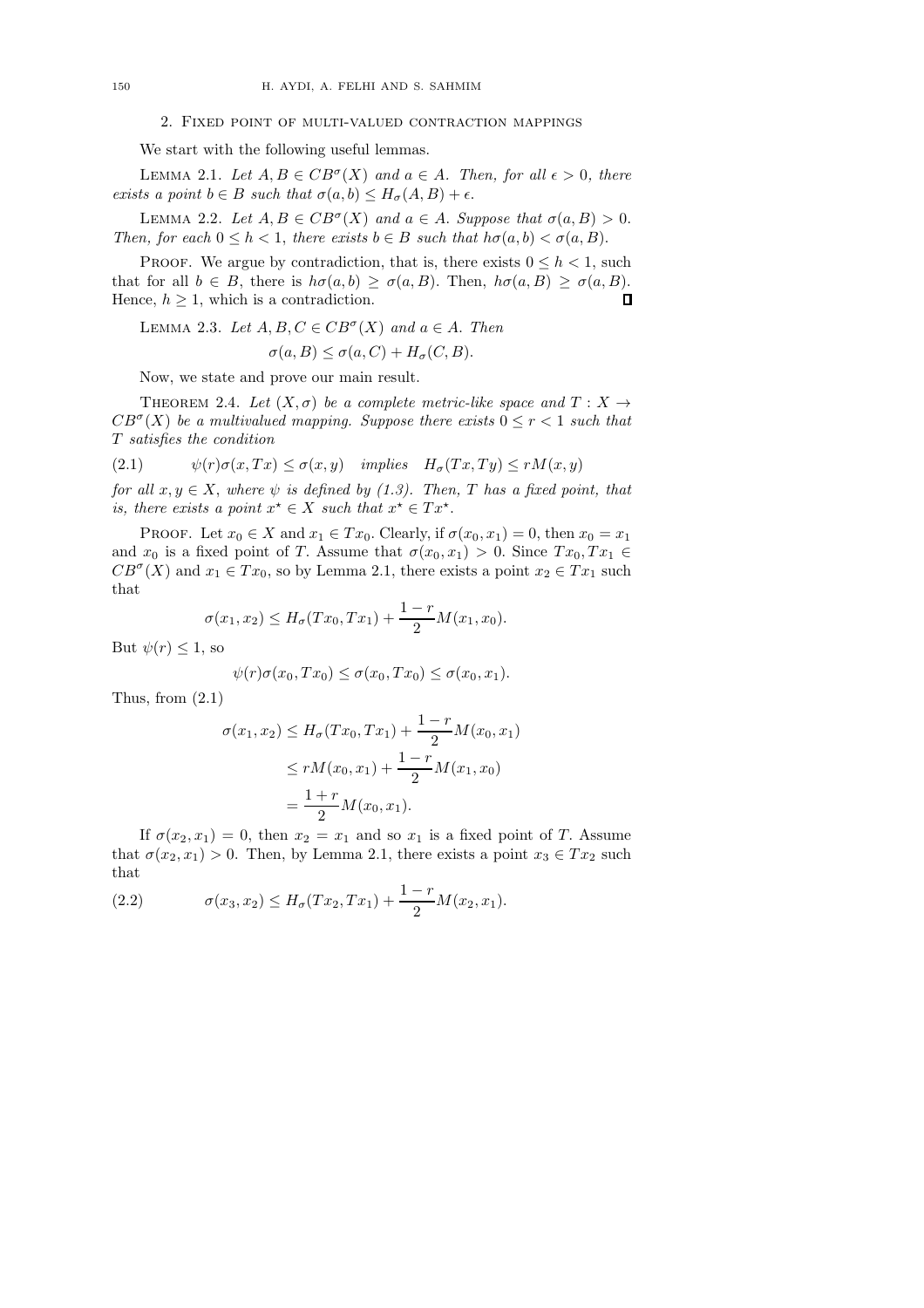Again  $\psi(r) \leq 1$ , so

$$
\psi(r)\sigma(x_1, Tx_1) \le \sigma(x_1, Tx_1) \le \sigma(x_1, x_2).
$$

From  $(2.1)$ , we have

$$
\sigma(x_2, x_3) \le H_{\sigma}(Tx_1, Tx_2) + \frac{1-r}{2}M(x_1, x_2)
$$
  
\n
$$
\le rM(x_1, x_2) + \frac{1-r}{2}M(x_1, x_2)
$$
  
\n
$$
= \frac{1+r}{2}M(x_1, x_2).
$$

Continuing in this fashion, we produce a sequence  $\{x_n\} \subset X$  such that  $x_{n+1} \in$  $Tx_n$  and  $\sigma(x_n, x_{n+1}) > 0$  with

$$
\sigma(x_n, x_{n+1}) \leq H_{\sigma}(Tx_{n-1}, Tx_n) + \frac{1-r}{2}M(x_{n-1}, x_n).
$$

We have

$$
\psi(r)\sigma(x_{n-1}, Tx_{n-1}) \leq \sigma(x_{n-1}, Tx_{n-1}) \leq \sigma(x_{n-1}, x_n).
$$

From (2.1)

$$
0 < \sigma(x_n, x_{n+1}) \leq H_{\sigma}(Tx_{n-1}, Tx_n) + \frac{1-r}{2}M(x_{n-1}, x_n)
$$
\n
$$
\leq rM(x_{n-1}, x_n) + \frac{1-r}{2}M(x_{n-1}, x_n)
$$
\n
$$
= \frac{1+r}{2}M(x_{n-1}, x_n),
$$

where

$$
M(x_{n-1}, x_n) = \max \{ \sigma(x_{n-1}, x_n), \sigma(x_{n-1}, Tx_{n-1}), \sigma(x_n, Tx_n),
$$
  
\n
$$
\frac{1}{4} [\sigma(x_{n-1}, Tx_n) + \sigma(x_n, Tx_{n-1})] \}
$$
  
\n
$$
\leq \max \{ \sigma(x_{n-1}, x_n), \sigma(x_{n-1}, x_n), \sigma(x_n, x_{n+1}),
$$
  
\n
$$
\frac{1}{4} [\sigma(x_{n-1}, x_{n+1}) + \sigma(x_n, x_n)] \}
$$
  
\n
$$
\leq \max \{ \sigma(x_{n-1}, x_n), \sigma(x_n, x_{n+1}), \frac{1}{4} [3\sigma(x_{n-1}, x_n) + \sigma(x_n, x_{n+1})] \}
$$
  
\n
$$
= \max \{ \sigma(x_{n-1}, x_n), \sigma(x_n, x_{n+1}) \}.
$$

Thus, for all  $n \in \mathbb{N}$ 

$$
0 < \sigma(x_n, x_{n+1}) \le \frac{1+r}{2} \max \{ \sigma(x_{n-1}, x_n), \sigma(x_n, x_{n+1}) \}.
$$

If  $\sigma(x_n, x_{n+1}) > \sigma(x_{n-1}, x_n)$  for some n, so due to the fact that  $0 \le r < 1$ ,

$$
0 < \sigma(x_n, x_{n+1}) \le \frac{1+r}{2}\sigma(x_n, x_{n+1}) < \sigma(x_n, x_{n+1})
$$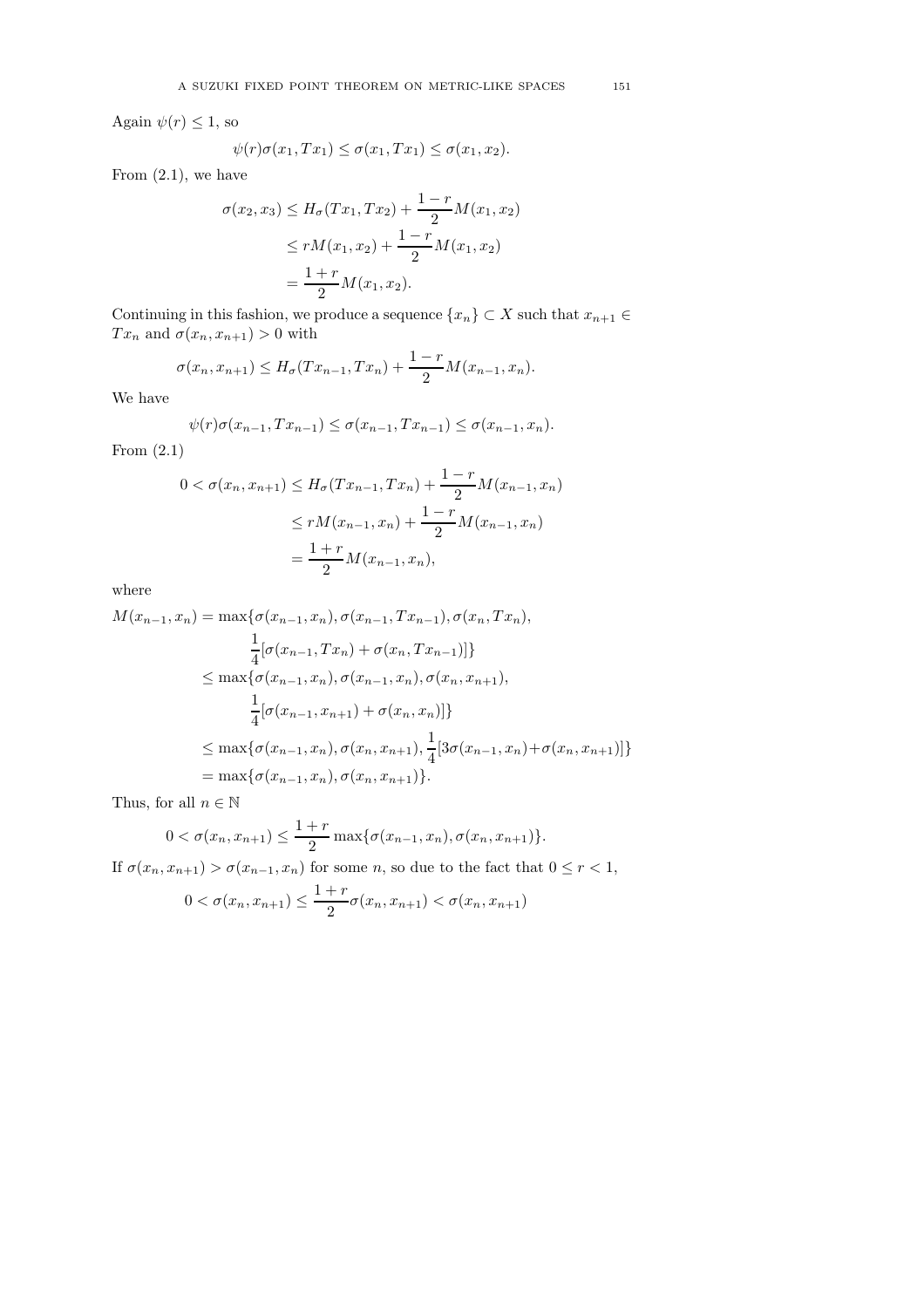which is a contradiction. Then, for all  $n \in \mathbb{N}$ 

$$
\sigma(x_n, x_{n+1}) \le \frac{1+r}{2} \sigma(x_{n-1}, x_n).
$$

Moreover, by induction

$$
\sigma(x_n, x_{n+1}) \leq \left(\frac{1+r}{2}\right)^n \sigma(x_0, x_1), \quad \text{for all } n = 0, 1, \dots
$$

Since  $r \in [0, 1)$ , then  $\sum$ n  $\left(\frac{1+r}{2}\right)$  $\frac{1+r}{2}$ <sup>n</sup> <  $\infty$ . So, for all  $p \in \mathbb{N}$ 

$$
\sigma(x_n, x_{n+p}) \leq \sum_{k=n}^{n+p-1} \sigma(x_k, x_{k+1}) \leq \sum_{k=n}^{n+p-1} \left(\frac{1+r}{2}\right)^k \sigma(x_0, x_1)
$$
  

$$
\leq \sum_{k=n}^{\infty} \left(\frac{1+r}{2}\right)^k \sigma(x_0, x_1) \to 0, \text{ as } n \to \infty.
$$

Thus, by symmetry of  $\sigma$ 

$$
\lim_{n,m \to \infty} \sigma(x_n, x_m) = 0.
$$

This yields that the sequence  $\{x_n\}$  is a  $\sigma$ -Cauchy. By completeness of  $(X, \sigma)$ , there exists  $x^* \in X$  such that

(2.3) 
$$
\lim_{n \to \infty} \sigma(x_n, x^*) = \sigma(x^*, x^*) = \lim_{n,m \to \infty} \sigma(x_n, x_m) = 0.
$$

We will show that

(2.4) 
$$
\sigma(x^*, Tx) \le r \max{\{\sigma(x^*, x), \sigma(x, Tx)\}}
$$
 for all  $x \ne x^*$ .  
First, take  $x \ne x^* \in X$  and so  $\sigma(x, x^*) > 0$ . Since  $\lim_{n \to \infty} \sigma(x_n, x^*) = 0$ , then there exists  $N \in \mathbb{N}$  such that

(2.5) 
$$
\sigma(x_n, x^*) \leq \frac{1}{3}\sigma(x, x^*), \text{ for all } n \geq N.
$$

Then, we have

(2.6)  

$$
\psi(r)\sigma(x_n, Tx_n) \leq \sigma(x_n, Tx_n) \leq \sigma(x_n, x_{n+1})
$$

$$
\leq \sigma(x_n, x^*) + \sigma(x^*, x_{n+1}) \leq \frac{2}{3}\sigma(x, x^*).
$$

By (2.5) and the triangular inequality, we can write

(2.7) 
$$
\frac{2}{3}\sigma(x, x^*) \leq \sigma(x, x^*) - \sigma(x_n, x^*) \leq \sigma(x, x_n), \text{ for all } n \geq N.
$$

Combining  $(2.6)$  and  $(2.7)$ , we get

$$
\psi(r)\sigma(x_n, Tx_n) \leq \sigma(x, x_n)
$$
, for all  $n \geq N$ .

Therefore, from (2.1)

$$
H_{\sigma}(Tx, Tx_n) \le rM(x, x_n), \text{ for all } n \ge N,
$$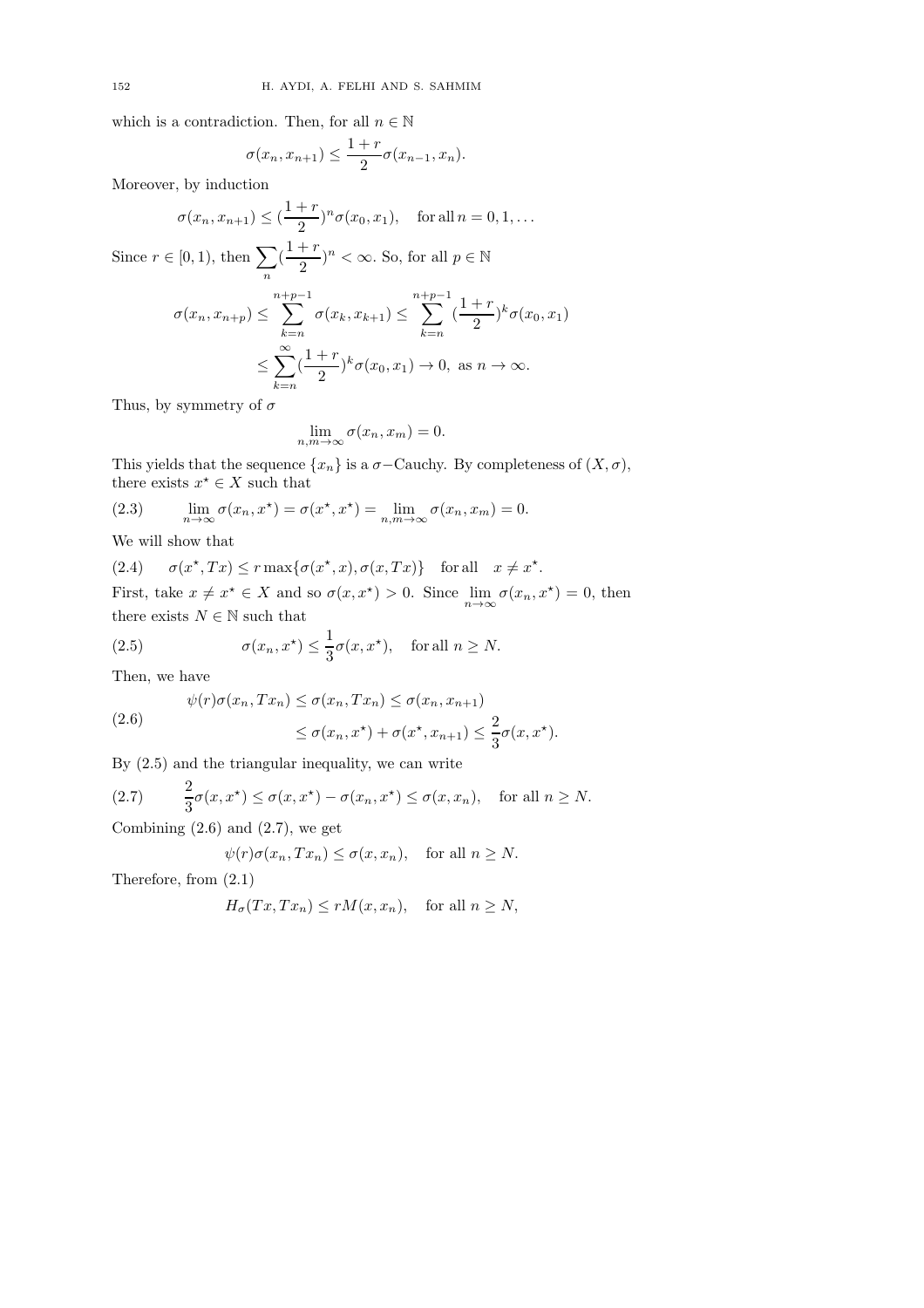where

$$
M(x, x_n) = \max\{\sigma(x, x_n), \sigma(x, Tx), \sigma(x_n, Tx_n), \frac{1}{4}[\sigma(x, Tx_n) + \sigma(x_n, Tx)]\}.
$$

Note that

$$
M(x, x_n) \le \max{\{\sigma(x, x_n), \sigma(x, Tx), \sigma(x_n, x_{n+1}), \frac{1}{4}[\sigma(x, x_{n+1}) + \sigma(x_n, Tx)]\}}.
$$

We obtain

$$
\sigma(x^*, Tx) \leq \sigma(x^*, x_{n+1}) + \sigma(x_{n+1}, Tx)
$$
  
\n
$$
\leq \sigma(x^*, x_{n+1}) + H_{\sigma}(Tx_n, Tx)
$$
  
\n
$$
\leq \sigma(x^*, x_{n+1}) + r \max{\{\sigma(x, x_n), \sigma(x, Tx), \sigma(x_n, Tx_n),\}} \frac{1}{4} [\sigma(x, Tx_n) + \sigma(x_n, Tx)]\}
$$
  
\n
$$
\leq \sigma(x^*, x_{n+1}) + r \max{\{\sigma(x, x_n), \sigma(x, Tx), \sigma(x_n, x_{n+1}),\}} \frac{1}{4} [\sigma(x, x_{n+1}) + \sigma(x_n, x) + \sigma(x, Tx)]\}.
$$

In view of  $(2.3)$ 

$$
\lim_{n \to \infty} \sigma(x, x_n) = \sigma(x, x^*), \quad \lim_{n \to \infty} \sigma(x_n, x_{n+1}) = 0.
$$

Letting  $n \to \infty$ , we get

$$
\sigma(x^*, Tx) \le r \max \{ \sigma(x, x^*), \sigma(x, Tx), \frac{1}{4} [2\sigma(x, x^*) + \sigma(x, Tx)] \}
$$
  
 
$$
\le r \max \{ \sigma(x, x^*), \sigma(x, Tx) \}.
$$

This completes the proof of (2.4). Now, we will show that  $x^* \in Tx^*$ . First, consider the case  $0 \leq r < \frac{1}{2}$ . Suppose, on the contrary, that  $x^* \notin Tx^*$ . By Lemma 2.2, there exists  $a \in Tx^*$  such that

(2.8) 
$$
2r\sigma(a, x^*) < \sigma(x^*, Tx^*).
$$

Since  $a \in Tx^*$ , then  $a \neq x^*$ . From (2.4), we have

$$
\sigma(x^\star,Ta)\leq r\max\{\sigma(x^\star,a),\sigma(a,Ta)\}.
$$

We have  $\psi(r)\sigma(x^*,Tx^*) \leq \sigma(x^*,Tx^*) \leq \sigma(x^*,a)$ . Then, from (2.1)

 $H_{\sigma}(Tx^{\star}, Ta) \leq r \max\{\sigma(x^{\star}, a), \sigma(x^{\star}, Tx^{\star}), \sigma(a, Ta), \frac{1}{4}\}$  $\frac{1}{4}[\sigma(a,Tx^*)+\sigma(x^*,Ta)]\}.$ 

By triangle inequality

$$
\sigma(a,Tx^*) + \sigma(x^*,Ta) \leq 2\sigma(a,x^*) + \sigma(x^*,Tx^*) + \sigma(a,Ta)
$$
  

$$
\leq 4 \max{\sigma(x^*,a), \sigma(x^*,Tx^*), \sigma(a,Ta)}.
$$

Then

$$
H_{\sigma}(Tx^{\star}, Ta) \leq r \max \{ \sigma(x^{\star}, a), \sigma(x^{\star}, Tx^{\star}), \sigma(a, Ta) \}.
$$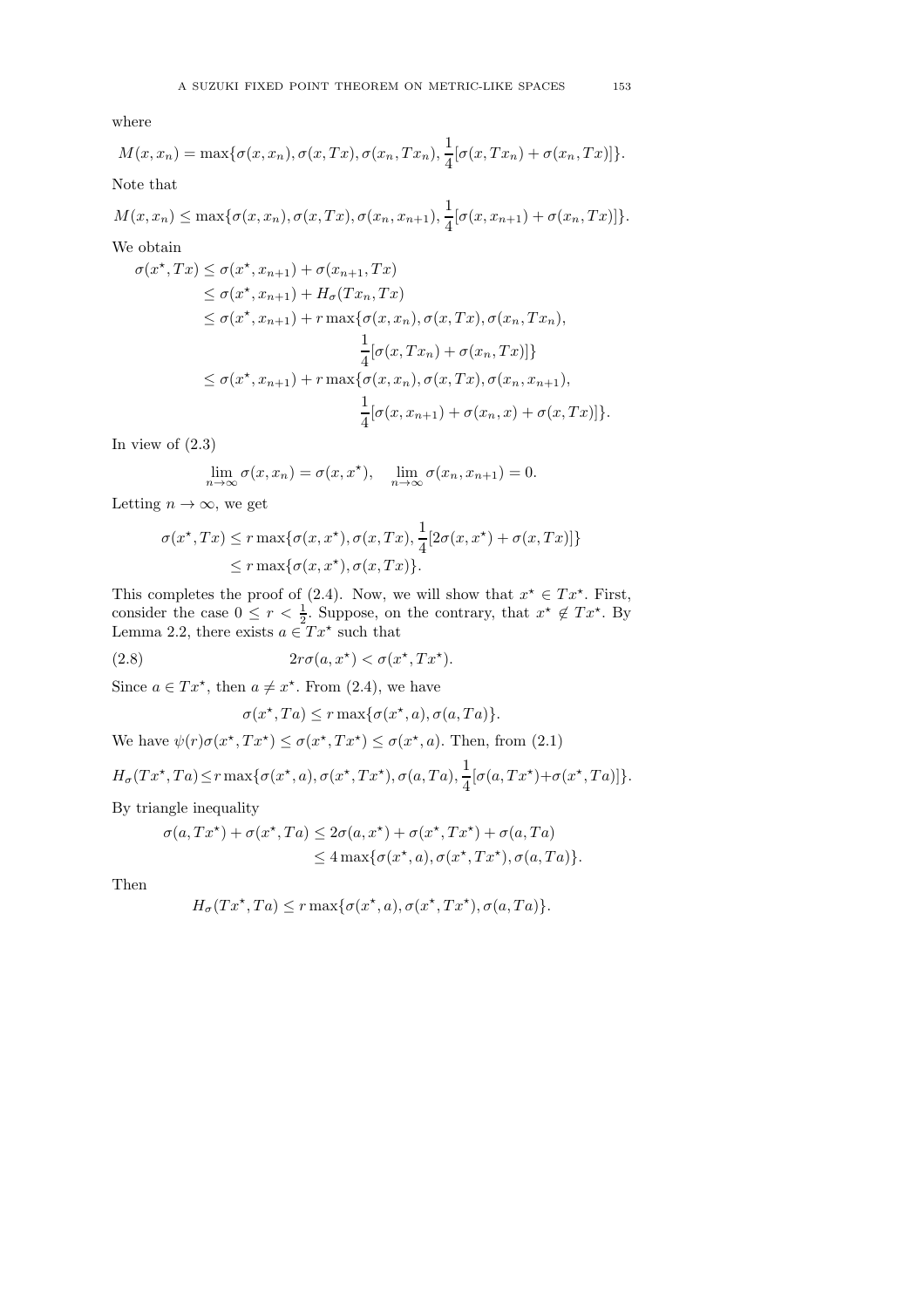Again, having  $\sigma(x^*, Tx^*) \leq \sigma(x^*, a)$ , so

$$
(2.9) \qquad \sigma(a,Ta) \le H_{\sigma}(Tx^{\star},Ta) \le r \max\{\sigma(x^{\star},a),\sigma(a,Ta)\}.
$$

If  $\sigma(a, Ta) = 0$ , then by Lemma 1.5,  $a \in \overline{Ta}$ , and then a is a fixed point of T. Suppose that  $\sigma(a, Ta) > 0$ . So if  $\sigma(a, Ta) > \sigma(a, x^*)$ , then

$$
\sigma(a, Ta) \le r\sigma(a, Ta) < \sigma(a, Ta)
$$

which is a contradiction. Then

$$
\sigma(a,Ta) \le r\sigma(x^\star, a) < \sigma(x^\star, a).
$$

Therefore, by Lemma 2.3 and using (2.4) and (2.9)

$$
\sigma(x^*, Tx^*) \leq \sigma(x^*, Ta) + H_{\sigma}(Ta, Tx^*)
$$
  
\n
$$
\leq \sigma(x^*, Ta) + r \max{\sigma(x^*, a), \sigma(a, Ta)}
$$
  
\n
$$
\leq 2r \max{\sigma(x^*, a), \sigma(a, Ta)} \leq 2r \sigma(x^*, a)
$$

which is a contradiction. Thus,  $x^* \in Tx^*$ .

Now, we consider the case  $\frac{1}{2} \leq r < 1$ . First, we will prove that

(2.10) 
$$
H_{\sigma}(Tx, Tx^*) \le r \max{\{\sigma(x, x^*), \sigma(x, Tx), \sigma(x^*, Tx^*)\}}
$$

$$
\frac{1}{4}[\sigma(x, Tx^*) + \sigma(x^*, Tx)]\},
$$

for all  $x \neq x^*$ .

Let us take  $x \in X$  such that  $\sigma(x, x^*) > 0$ . Then, by definition of the infimum, there exists  $y_n \in Tx$  such that for each  $n \in \mathbb{N}$ ,

$$
\sigma(x^*, y_n) \le \sigma(x^*, Tx) + \frac{1}{n}\sigma(x, x^*).
$$

By triangular inequality and using (2.4)

$$
\sigma(x,Tx) \leq \sigma(x,y_n) \leq \sigma(x,x^*) + \sigma(x^*,y_n)
$$
  
\n
$$
\leq \sigma(x,x^*) + \sigma(x^*,Tx) + \frac{1}{n}\sigma(x,x^*)
$$
  
\n
$$
\leq (1+\frac{1}{n})\sigma(x,x^*) + r \max{\sigma(x^*,x),\sigma(x,Tx)}.
$$

CASE 1: If  $\sigma(x, x^*) \geq \sigma(x, Tx)$ , then

$$
\sigma(x,Tx) \le (1+r+\frac{1}{n})\sigma(x,x^\star)
$$

Letting  $n \to \infty$ 

$$
\sigma(x,Tx) \le (1+r)\sigma(x,x^*).
$$

By definition of  $\psi$  in the case  $\frac{1}{2} \leq r < 1$ , we have

$$
\psi(r)\sigma(x,Tx) = (1-r)\sigma(x,Tx) \le (1-r^2)\sigma(x,x^*) \le \sigma(x,x^*).
$$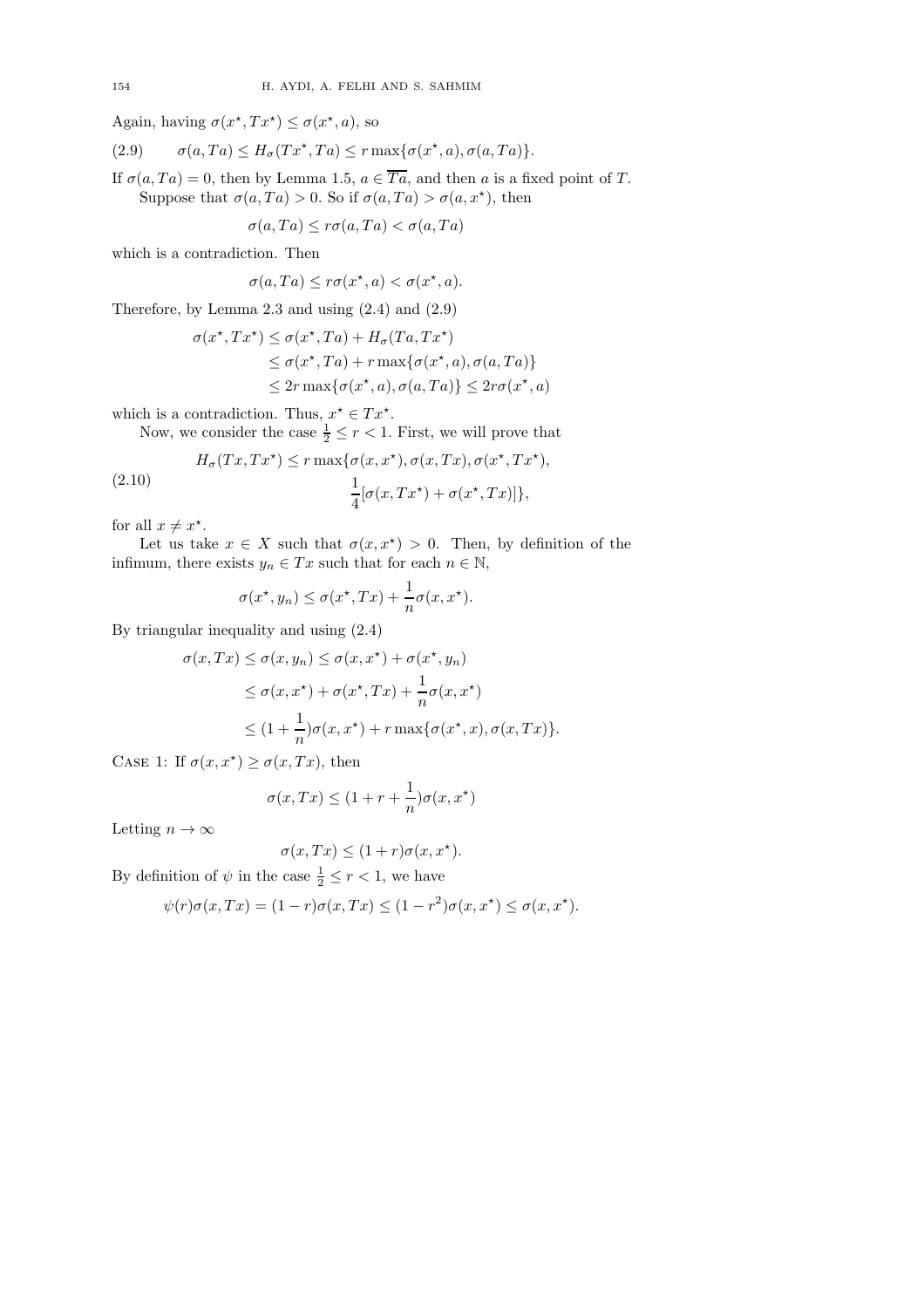Then, from (2.1)

$$
H_{\sigma}(Tx, Tx^*) \le r \max\{\sigma(x, x^*), \sigma(x, Tx), \sigma(x^*, Tx^*),\}
$$

$$
\frac{1}{4}[\sigma(x, Tx^*) + \sigma(x^*, Tx)]\}.
$$

CASE 2: If  $\sigma(x, x^*) < \sigma(x, Tx)$ , we get

$$
\sigma(x,Tx) \le (1+\frac{1}{n})\sigma(x,x^*) + r\sigma(x,Tx).
$$

Thus

$$
(1-r)\sigma(x,Tx) \le (1+\frac{1}{n})\sigma(x,x^{\star}).
$$

We pass to the limit when  $n\to\infty$ 

$$
\psi(r)\sigma(x,Tx) \le \sigma(x,x^\star).
$$

By  $(2.1)$ , we obtain

$$
H_{\sigma}(Tx, Tx^*) \le r \max{\{\sigma(x, x^*), \sigma(x, Tx), \sigma(x^*, Tx^*)\}},
$$

$$
\frac{1}{4}[\sigma(x, Tx^*) + \sigma(x^*, Tx)]\}.
$$

This ends the proof of (2.10) in the two cases.

Since  $x_n \neq x_{n+1}$  for all  $n \in \mathbb{N}$ , then  $x_n \neq x^*$  or  $x_{n+1} \neq x^*$  for all  $n \in \mathbb{N}$ . So, we assume that  $x_n \neq x^*$  for infinitely many n. Thus, we may suppose that  $x_n \neq x^*$  for all  $n \in \mathbb{N}$ .

Suppose that  $\sigma(x^*, Tx^*) > 0$ . We have for all  $n \in \mathbb{N}$ 

$$
\sigma(x^\star, Tx^\star) \le \sigma(x^\star, x_{n+1}) + \sigma(x_{n+1}, Tx^\star).
$$

Since  $x_{n+1} \in Tx_n$ , it follows

$$
\sigma(x^\star, Tx^\star) \le \sigma(x^\star, x_{n+1}) + H_\sigma(Tx_n, Tx^\star).
$$

Then, by (2.10), we obtain

$$
\sigma(x^*, Tx^*) \le \sigma(x^*, x_{n+1}) + r \max\{\sigma(x_n, x^*), \sigma(x_n, Tx_n), \sigma(x^*, Tx^*),
$$

$$
\frac{1}{4} [\sigma(x_n, Tx^*) + \sigma(x^*, Tx_n)]\}.
$$

We know that

$$
\sigma(x_n, Tx_n) \leq \sigma(x_n, x_{n+1}),
$$
  
\n
$$
\sigma(x_n, Tx^*) \leq \sigma(x_n, x^*) + \sigma(x^*, Tx^*),
$$
  
\n
$$
\sigma(x^*, Tx_n) \leq \sigma(x^*, x_{n+1}).
$$

Then, by taking  $n \to \infty$ , we get

$$
0 < \sigma(x^\star, Tx^\star) \le r\sigma(x^\star, Tx^\star) < \sigma(x^\star, Tx^\star)
$$

which is a contradiction. Hence,  $\sigma(x^*, Tx^*) = 0$  and so  $x^* \in \overline{Tx^*} = Tx^*$ . Then,  $x^*$  is a fixed point of T.  $\Box$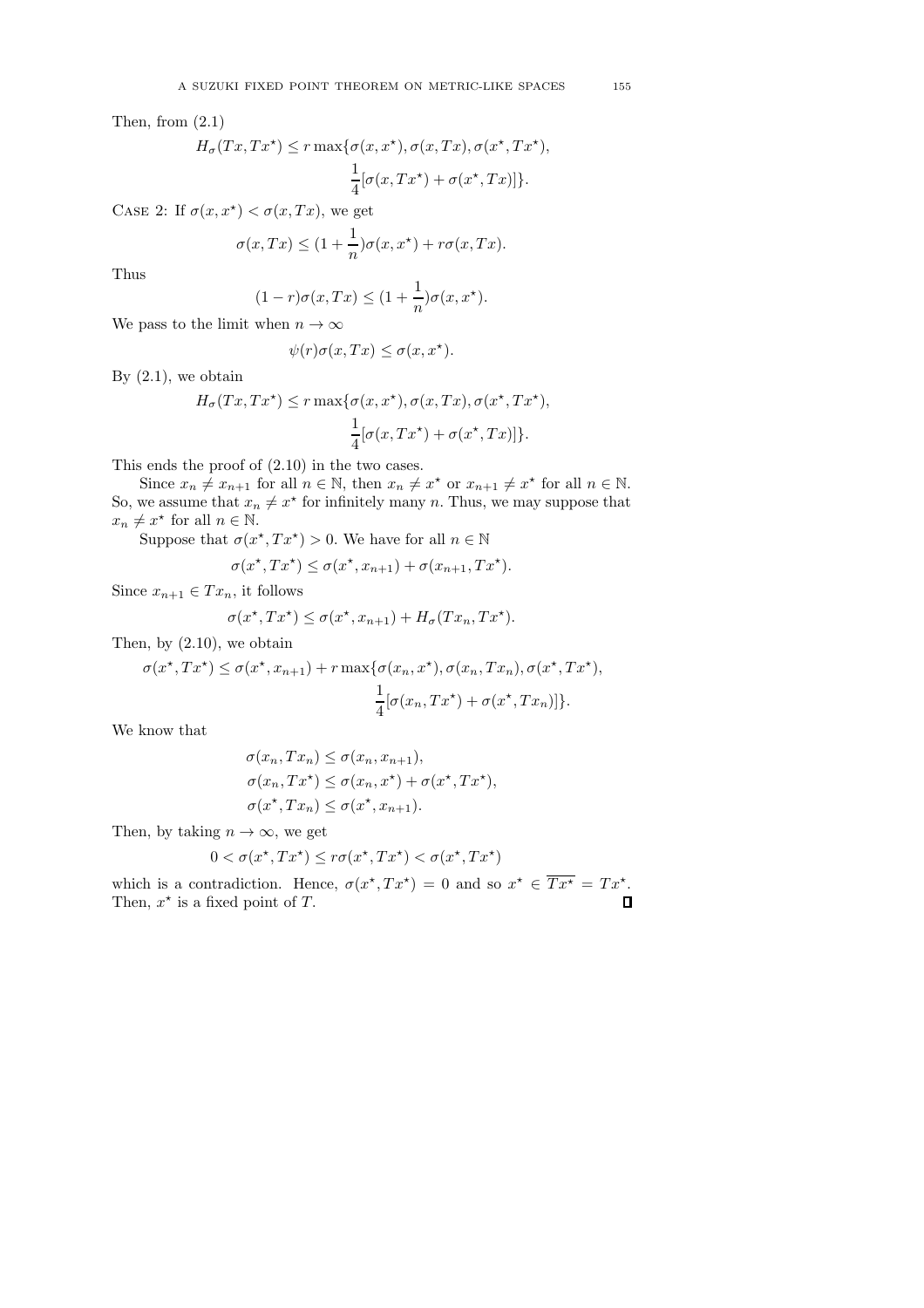2.1. *Some consequences.* We state the following simple corollaries as consequences of Theorem 2.4.

COROLLARY 2.5. Let  $(X, \sigma)$  be a complete metric-like space and  $T : X \rightarrow$  $CB^{\sigma}(X)$  be a multivalued mapping. Suppose that there exists  $0 \leq r < 1$  such *that* T *satisfies the condition*

$$
\psi(r)\sigma(x,Tx) \le \sigma(x,y)
$$
  
implies

$$
H_{\sigma}(Tx, Ty) \le r \max\{\sigma(x, y), \sigma(x, Tx), \sigma(y, Ty)\}\
$$

*for all*  $x, y \in X$ *, where*  $\psi$  *is defined by (1.3). Then, T has a fixed point in X*.

PROOF. It suffices to consider Theorem 2.4 and to use the fact that  $(2.11)$ implies (2.1).  $\Box$ 

We also have the following simple corollaries.

COROLLARY 2.6. *Let*  $(X, \sigma)$  *be a complete metric-like space and*  $T : X \rightarrow$  $CB^{\sigma}(X)$  be a multivalued mapping. Suppose there exists  $0 \leq r < 1$  such that T *satisfies the condition*

(2.12) 
$$
\psi(r)\sigma(x,Tx) \le \sigma(x,y)
$$
  
implies  

$$
H_{\sigma}(Tx,Ty) \le \frac{r}{3}\{\sigma(x,y) + \sigma(x,Tx) + \sigma(y,Ty)\}
$$

*for all*  $x, y \in X$ *, where*  $\psi$  *is defined by (1.3). Then, T has a fixed point in X*.

COROLLARY 2.7. Let  $(X, \sigma)$  be a complete metric-like space and  $T : X \rightarrow$ X *be a mapping. Suppose there exists*  $0 \leq r < 1$  *such that* T *satisfies the condition*

(2.13) 
$$
\psi(r)\sigma(x,Tx) \le \sigma(x,y) \quad implies \quad \sigma(Tx,Ty) \le rM(x,y)
$$

*for all*  $x, y \in X$ *, where*  $\psi$  *is defined by (1.3). Then,*  $T$  *has a fixed point, that is, there exists a point*  $x^* \in X$  *such that*  $x^* = Tx^*$ .

#### 3. Examples and application

3.1. *Examples.* First, we give the following illustrative examples.

EXAMPLE 3.1. Let  $X = \{0, 1, 2\}$  and  $\sigma : X \times X \to \mathbb{R}$ + defined by

$$
\sigma(0,0) = \sigma(1,1) = 0, \quad \sigma(2,2) = \frac{23}{48},
$$
  

$$
\sigma(0,1) = \sigma(1,0) = \frac{1}{3}, \quad \sigma(0,2) = \sigma(2,0) = \frac{11}{24}, \quad \sigma(1,2) = \sigma(2,1) = \frac{1}{2}.
$$

Then  $(X, \sigma)$  is a complete metric-like space. Note that  $\sigma$  is not a partial metric on X because  $\sigma(2,2) > \sigma(2,0)$ .

 $(2.11)$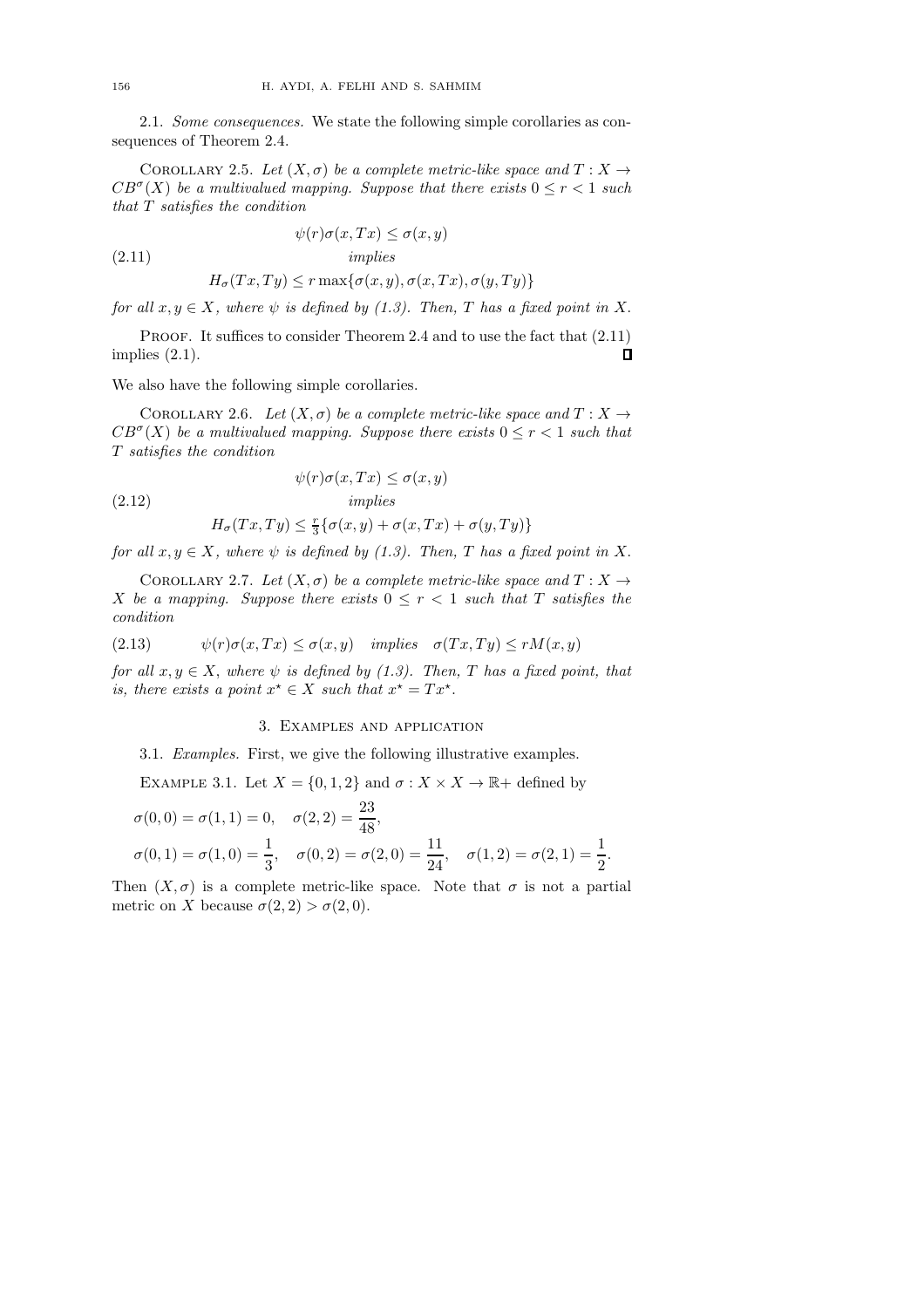Define the map  $T: X \to CB^{\sigma}(X)$  by

$$
Tx = \begin{cases} \{0\}, & x \neq 2 \\ \{0, 1\}, & x = 2. \end{cases}
$$

Therefore, we get

$$
\max\{\sigma(x,Tx) : x \in X\} = \max\{0, \frac{1}{3}, \frac{11}{24}\} = \frac{11}{24},
$$
  

$$
\min\{\sigma(x,y) : x, y \in X \text{ and } x \neq y\} = \frac{1}{3}.
$$

Choose  $r = \frac{3}{4}$  and  $\psi(r) = \frac{1}{4}$ . Then

$$
\psi(r) \max \{ \sigma(x, Tx) : x \in X \} = \frac{1}{4} \times \frac{11}{24} = \frac{11}{96}
$$
  

$$
< \frac{1}{3} = \min \{ \sigma(x, y) : x, y \in X \text{ and } x \neq y \}.
$$

Thus

$$
\psi(r)\sigma(x,Tx) : x \in X\} \le \sigma(x,y)
$$

for all  $x, y \in X$  with  $x \neq y$ . Consequently, we show

$$
H_{\sigma}(Tx, Ty) \le r M(x, y),
$$

for all  $x, y \in X$ . For this, we distinguish the following cases: case 1:  $x, y \in \{0, 1\}$ . We have

$$
H_{\sigma}(Tx, Ty) = \sigma(0, 0) = 0 \leq r\sigma(x, y) \leq rM(x, y).
$$

case 2:  $x \in \{0, 1\}$ ,  $y = 2$ . We have  $H_{\sigma}(Tx,Ty)=H_{\sigma}(\{0\},\{0,1\})=\max\{\sigma(0,\{0,1\}),\max\{\sigma(0,0),\sigma(0,1)\}\}$ = max{min{ $\sigma(0,0), \sigma(0,1)$ },  $\frac{1}{2}$  $\frac{1}{3}$  $=\frac{1}{2}$  $\frac{1}{3} \leq r\sigma(x,y) \leq rM(x,y).$ 

case 3:  $x = y = 2$ . We have

$$
H_{\sigma}(Tx, Ty) = H_{\sigma}(\{0, 1\}, \{0, 1\}) = \max{\{\sigma(0, \{0, 1\}), \sigma(1, \{0, 1\})\}}
$$
  
=  $\min{\{\sigma(0, 1), \sigma(1, 1)\}} = 0$   
 $\leq r\sigma(2, 2) \leq rM(2, 2).$ 

Hence, for all  $x, y \in X$ 

$$
\psi(r)\sigma(x,Tx) \le \sigma(x,y) \quad \text{implies} \quad H_{\sigma}(Tx,Ty)) \le rM(x,y).
$$

Thus, all hypotheses of Theorem 2.4 are satisfied. Then, T has a fixed point which is  $u = 0$ .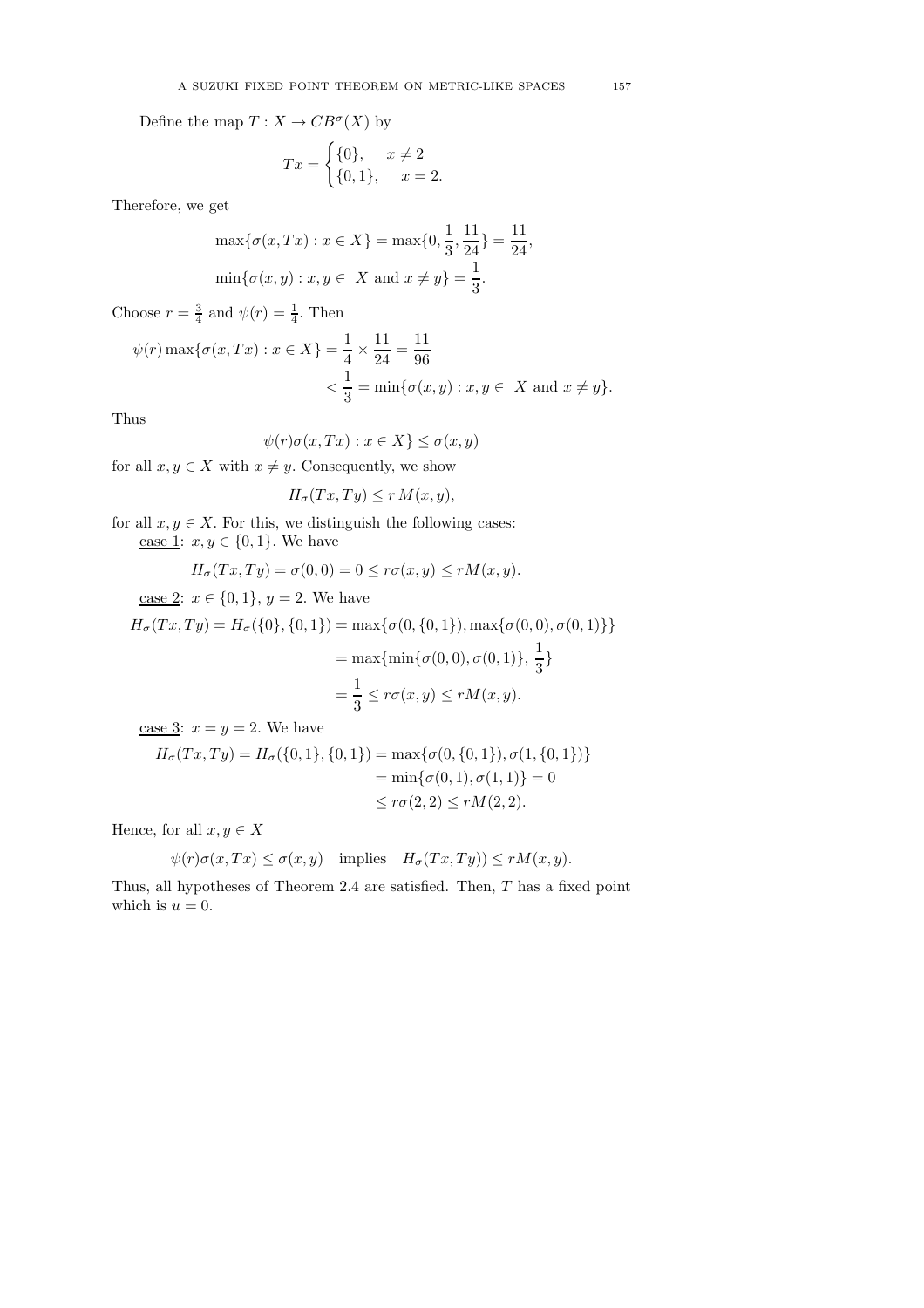EXAMPLE 3.2. Let  $X = \{0, 1, 2\}$  and  $\sigma : X \times X \to \mathbb{R}$  be defined by

$$
\begin{aligned}\n\sigma(0,0) &= 1, & \sigma(1,1) &= 3, & \sigma(2,2) &= 0, \\
\sigma(0,1) &= \sigma(1,0) &= 4, & \sigma(0,2) &= \sigma(2,0) &= 3, & \sigma(1,2) &= \sigma(2,1) &= 7.\n\end{aligned}
$$

Then,  $(X, \sigma)$  is a complete metric-like space. Note that  $\sigma$  is not a partial metric on X since  $\sigma(2,1) > \sigma(2,0) + \sigma(0,1) - \sigma(0,0)$ . Define the map T:  $X \to CB^{\sigma}(X)$  by

$$
Tx = \begin{cases} \{2\}, & x \neq 1, \\ \{0, 2\}, & x = 1. \end{cases}
$$

Therefore, we get

 $\max\{\sigma(x,Tx): x \in X\} = 4, \quad \min\{\sigma(x,y): x, y \in X \text{ and } x \neq y\} = 3.$ Choose  $r = \frac{4}{5}$  and  $\psi(r) = \frac{1}{5}$ . Then

$$
\psi(r) \max\{\sigma(x,Tx) : x \in X\} = \frac{4}{5} < 3 = \min\{\sigma(x,y) : x, y \in X \text{ and } x \neq y\}.
$$

Thus

$$
\psi(r)\sigma(x,Tx) : x \in X\} \le \sigma(x,y)
$$

for all  $x, y \in X$  with  $x \neq y$ . Consequently, we show that

$$
H_{\sigma}(Tx, Ty) \le rM(x, y),
$$

for all  $x, y \in X$ . For this, we consider the following cases: case(1):  $x, y \in \{0, 2\}$ . We have

$$
H_{\sigma}(Tx, Ty) = \sigma(2, 2) = 0 \leq rM(x, y).
$$

case(2):  $x \in \{0, 2\}$ ,  $y = 1$ . We have

$$
H_{\sigma}(Tx, Ty) = H_{\sigma}(\{2\}, \{0, 2\}) = \max\{\sigma(2, \{0, 2\}), \max\{\sigma(2, 2), \sigma(0, 2)\}\}
$$
  
= max $\{0, 3\} = 3 \le r\sigma(x, y) \le rM(x, y).$ 

case(3):  $x = y = 1$ . We have

$$
H_{\sigma}(Tx, Ty) = H_{\sigma}(\{0, 2\}, \{0, 2\}) = \max\{\sigma(0, \{0, 2\}), \sigma(2, \{0, 2\})\}
$$
  
=  $\min\{\sigma(0, 2), \sigma(0, 0)\} = 1$   
 $\leq r\sigma(1, 1) \leq rM(1, 1).$ 

Hence, for all  $x, y \in X$ 

$$
\psi(r)\sigma(x,Tx) \le \sigma(x,y) \quad \text{implies} \quad H_{\sigma}(Tx,Ty)) \le rM(x,y).
$$

Thus, all hypotheses of Theorem 2.4 are satisfied. Then, T has a fixed point which is  $u = 2$ .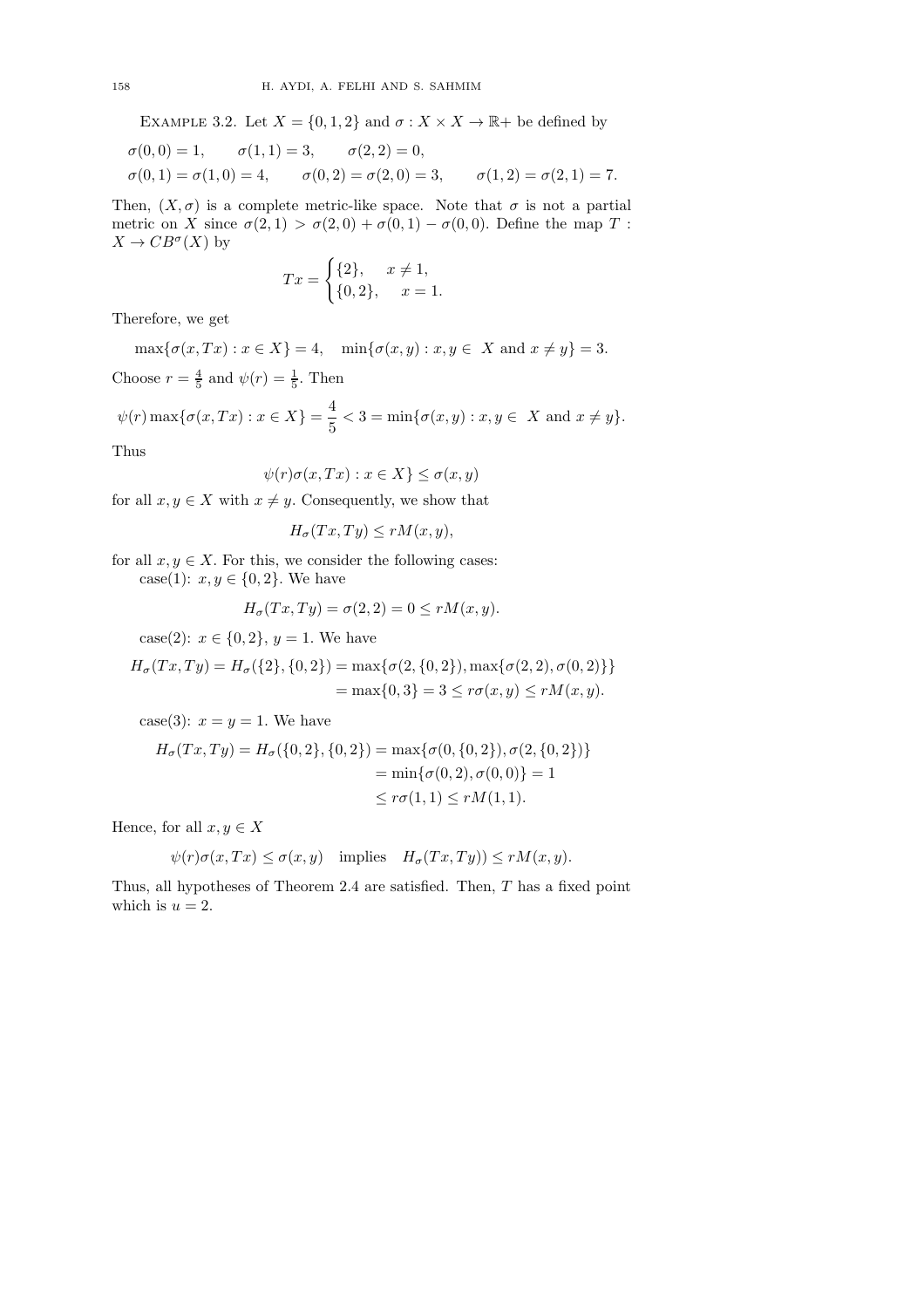3.2. *Application.* Generally, a dynamical process consists of a state and a decision space. The state space is the set of the initial state, actions and transition model of the process; the decision space is the set of possible actions that are allowed for the process.

In this section, we assume that U and V are Banach spaces and  $W \subset U$ is a state space and  $D \subset V$  is a decision space. It is well known that the dynamic programming provides useful tools for mathematical optimization and computer programming as well. In particular, the problem of dynamics related to multistage process reduces the problem of solving the functional equation

$$
q(x) = \sup_{y \in D} \{ f(x, y) + G(x, y, q(\tau(x, y))) \}, \quad x \in W,
$$

which further can be reformulated as

(3.1) 
$$
q(x) = \sup_{y \in D} \{ f(x, y) + G(x, y, q(\tau(x, y))) \}, \quad x \in W,
$$

where  $\tau: W \times D \to W, f: W \times D \to \mathbb{R}, G: \times D \times \mathbb{R} \to \mathbb{R}$ . Here, we study the existence and uniqueness of the bounded solution of the functional equation (3.1).

Let  $B(W)$  denote the set of all bounded real-valued functions on W and, for an arbitrary  $h \in B(W)$ , define  $||h|| = \sup_{x \in W} |h(x)|$ . Clearly,  $(B(W), ||.||)$ is a Banach space. Take the metric-like  $\sigma$  defined by

$$
\sigma(h,k) = \sup_{x \in W} |h(x)| + \sup_{x \in W} |k(x)|
$$

for all  $h, k \in B(W)$ . Clearly,  $(B(W), \sigma)$  is a complete metric-like space. We also define  $T : B(W) \to B(W)$  by

(3.2) 
$$
T(h)(x) = \sup_{y \in D} \{ f(x, y) + G(x, y, h(\tau(x, y))) \}, \quad x \in W,
$$

for all  $h \in B(W)$  and  $x \in W$ . Obviously, if the functions f and G are bounded, then  $T$  is well-defined. Finally, let

$$
M(x,y) := \max\{\sigma(x,y), \sigma(x,Tx), \sigma(y,Ty), \frac{1}{4}\{\sigma(x,Ty) + \sigma(y,Tx)\}\}.
$$

We will prove the following theorem.

THEOREM 3.3. *Assume that there exists*  $0 \leq r \leq 1$  *such that* 

(3.3) 
$$
\sup_{y \in D} ||f(x, y) + G(x, y, h(\tau(x, y)))|| \leq r \sup_{x \in W} |h(x)|,
$$

*where*  $x \in W, y \in D, T : B(W) \rightarrow B(W)$  *is given by (3.2) and the functions*  $G: W \times D \times \mathbb{R} \to \mathbb{R}$  and  $f: W \times D \to \mathbb{R}$  are bounded. Then the functional *equation (3.1) has a unique bounded solution.*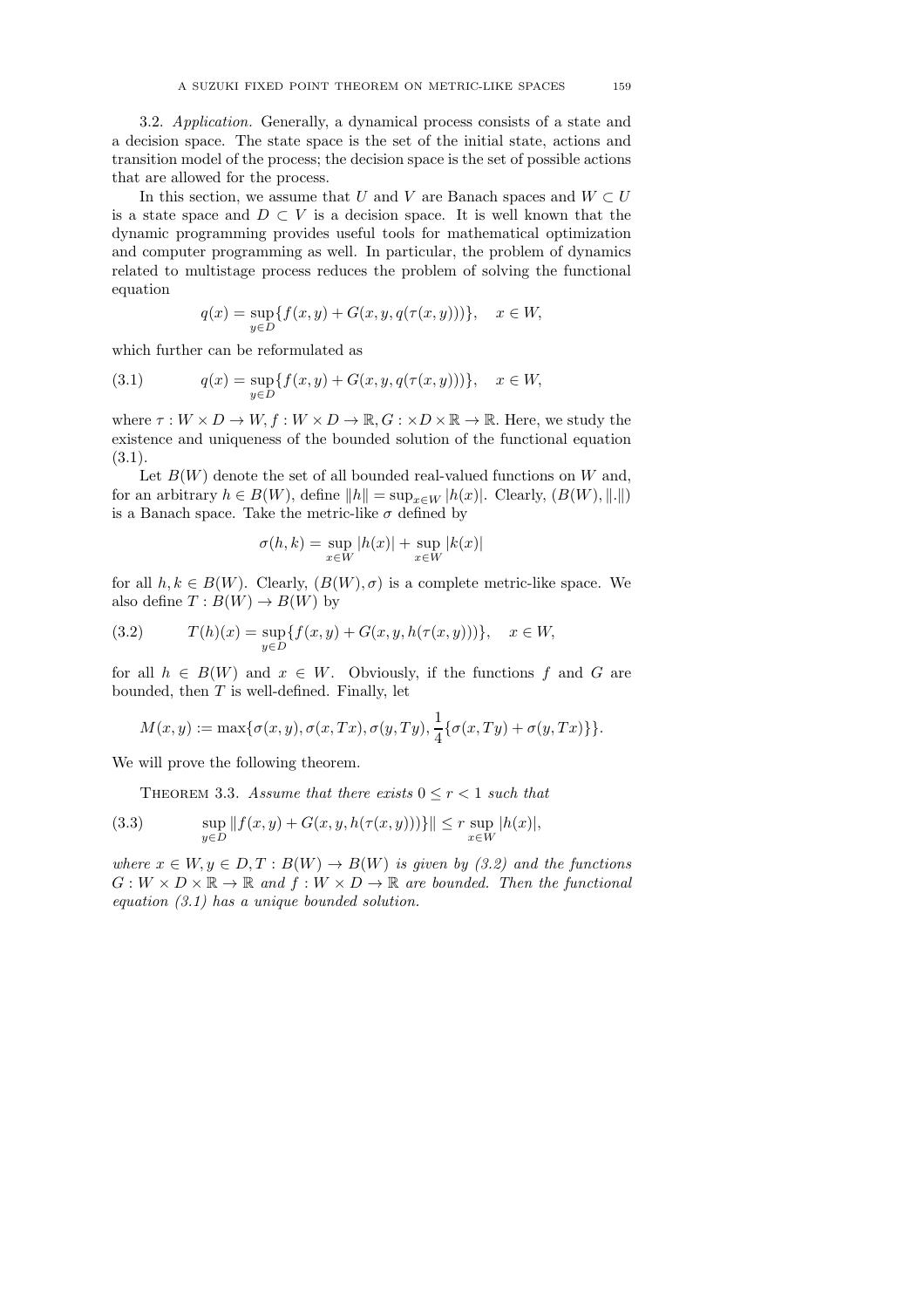PROOF. From (3.3), for all  $x \in W$ ,  $y \in D$ ,  $h \in B(W)$  and  $k \in B(W)$ , we have

$$
\sigma(T(h), T(k)) = \sup_{y \in D} |f(x, y) + G(x, y, h(\tau(x, y)))|
$$
  
+ 
$$
\sup_{y \in D} |f(x, y) + G(x, y, k(\tau(x, y)))|
$$
  

$$
\leq r \sup_{x \in W} |h(x)| + r \sup_{x \in W} |k(x)|
$$
  

$$
\leq r\sigma(h, k) \leq rM(h, k).
$$

The mapping  $T$  has a unique fixed point, that is, the functional equation  $(3.1)$ has a unique bounded solution.  $\Box$ 

# Acknowledgements.

The authors gratefully acknowledge the support from King Abdulaziz City for Sciences and Technology (KACST), Kingdom of Saudi Arabia, Project Number (SG: 36-39).

## **REFERENCES**

- [1] C. T. Aage and J. N. Salunke, The results on fixed points in dislocated and dislocated quasi-metric space, Appl. Math. Sci. (Ruse) 2 (2008), 2941–2948.
- [2] M. Abbas, B. Ali and C. Vetro, A Suzuki type fixed point theorem for a generalized multivalued mapping on partial Hausdorff metric spaces, Topology Appl. 160 (2013), 553–563.
- [3] A. Amini-Harandi, Metric-like spaces, partial metric spaces and fixed points, Fixed Point Theory Appl. 2012, 2012:204, 10pp.
- [4] H. Aydi, M. Abbas and C. Vetro, Partial Hausdorff metric and Nadler's fixed point theorem on partial metric spaces, Topology Appl. 159 (2012), 3234–3242.
- [5] H. Aydi, M. Abbas and C. Vetro, Common fixed points for multivalued generalized contractions on partial metric spaces, Rev. R. Acad. Cienc. Exactas Fs. Nat. Ser. A Math. RACSAM 108 (2014), 483–501.
- [6] H. Aydi and A. Felhi, On best proximity points for various  $\alpha$ -proximal contractions on metric-like spaces, J. Nonlinear Sci. Appl. 9 (2016), 5202–5218.
- [7] H. Aydi, A. Felhi, E. Karapinar and S. Sahmim, Hausdorff metric-like, generalized Nadler's fixed point theorem on metric-like spaces and application, Miskolc Math. Notes, in press.
- [8] H. Aydi, A. Felhi and S. Sahmim, Fixed points of multivalued nonself almost contractions in metric-like spaces, Math. Sci. (Springer) 9 (2015), 103–108.
- [9] H. Aydi and E. Karapinar, Fixed point results for generalized  $\alpha \psi$ -contractions in metric-like spaces and applications, Electron. J. Differential Equations 2015, No. 133, 15pp.
- [10] R. D. Daheriya, R. Jain and M. Ughade, Some fixed point theorem for expansive type mapping in dislocated metric space, ISRN Math. Anal. 2012, Art. ID 376832, 5 pp.
- [11] R. George, R. Rajagopalan and S. Vinayagam Cyclic contractions and fixed points in dislocated metric spaces, Int. J. Math. Anal. (Ruse) 7 (2013), 403-411.
- [12] A. Isufati, Fixed point theorems in dislocated quasi-metric space, Appl. Math. Sci. (ruse) 4 (2010), 217–233.
- [13] E. Karapınar and P. Salimi, Dislocated metric space to metric spaces with some fixed point theorems, Fixed Point Theory Appl. 2013 (2013).